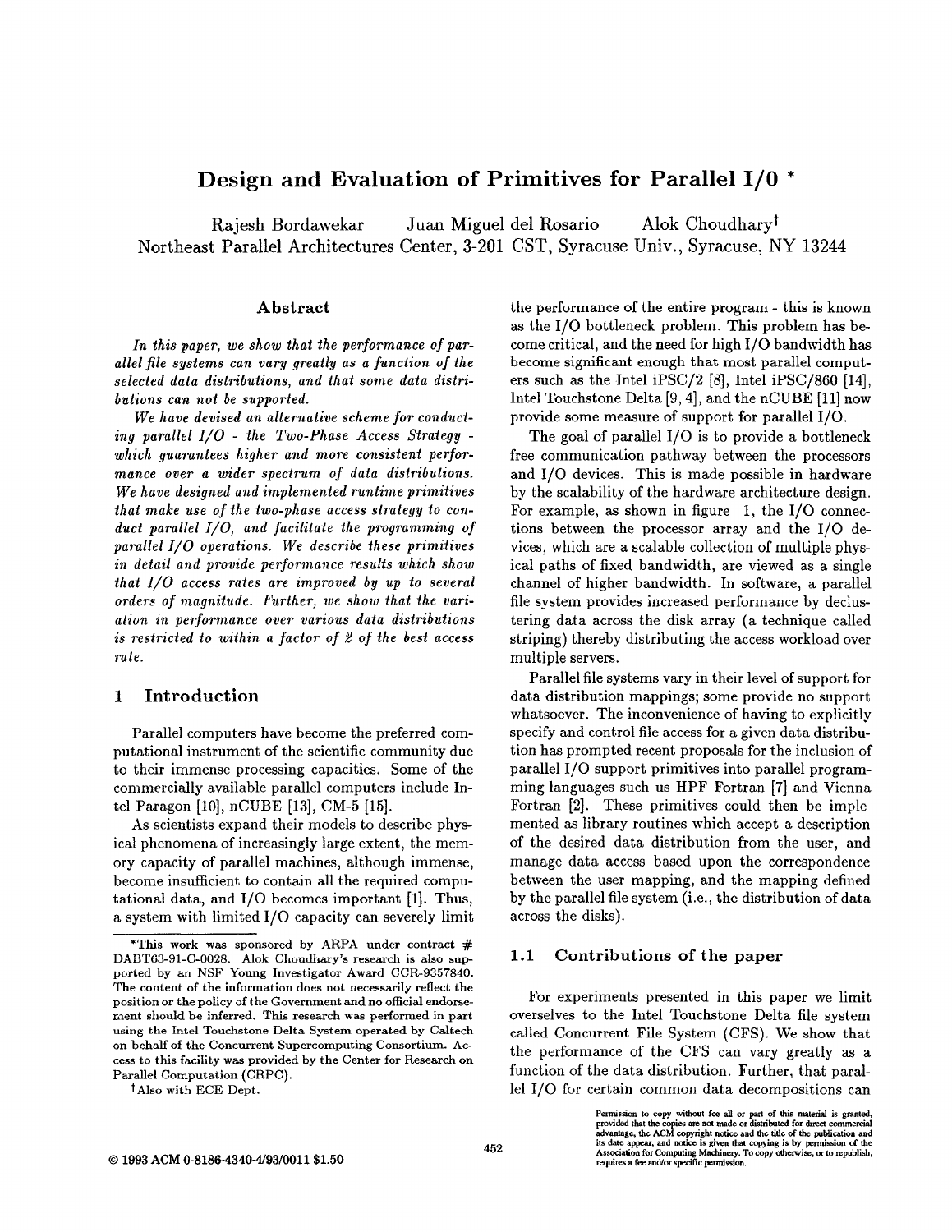

Figure 1: Scalability in computation and 1/0

not be supported by CFS (i.e., access for these is sequentialized). Based upon these observations, we have devised an alternative scheme for conducting parallel  $I/O$  - the two-phase access strategy - which guarantees more consistent performance over a wider spectrum of data distributions [11].

In order to facilitate the programming of parallel 1/0 operations, we have designed a set of primitives which we have implemented in a runtime library that makes use of the two-phase access strategy. This runtime system supports a number of parallel file systems, thus providing a common 1/0 interface for parallel programs.

### 1.2 Organization

The purpose of this paper is to describe the 1/0 primitives interface design and to present some performance results. The paper has the following organization. In section 2, we overview current parallel language support for data distribution. In section 3, we consider several data decomposition strategies, present performance results for the CFS based upon direct access (i.e., the access strategy used by a typical parallel program on the basis of programmer specified data distribution), and analyze the costs associated with this type of access. Performance results were obtained on the Intel Touchstone Delta [9, 3]. In section 4, we describe the design and implementation of the runtime system employing the two-phase strategy. In section 5, we present experimental performance results for the runtime primitives. Finally, we summarize in section 6.



Cyclic-Cyclic Block-Block

Figure 2: Data Distributions in Fortran 90D/ HPI

# 2 Languages Supporting Data Distribution

We concentrate on parallel programs which use the Single Program Multiple Data (SPMD) programming paradigm for MIMD machines. This is the most widely used model for large-scale scientific and engineering applications. In such applications, parallelism is exploited by a decomposition of the data domain. To achieve load-balance, express locality of access, reduce communication, and other optimizations, several decompositions and data alignment strategies are often used (e.g., block, cyclic, along rows, columns, etc.) (figure 2). To enable such decompositions to be expressed in a parallel program, several parallel programming languages or language extensions have emerged. These languages provide intrinsics that permit the expression of mappings from the problem domain to the processing domain, allow a user to decompose, distribute and align arrays in the most appropriate fashion for the underlying computation. An example of parallel languages which support data distribution includes Vienna Fortran [2], Fortran D [5] and High Performance Fortran or (HPF) [7, 6].

In order to address the 1/0 bottleneck problem, these languages propose to provide some support for parallel 1/0 operations. Important examples include Vienna Fortran [2] and High Performance Fortran [7, 6].

# 3 Analysis of Data Distributions for Parallel 1/0

In this section, we will analyze the data mapping from the disks (distributed files) to the compute nodes.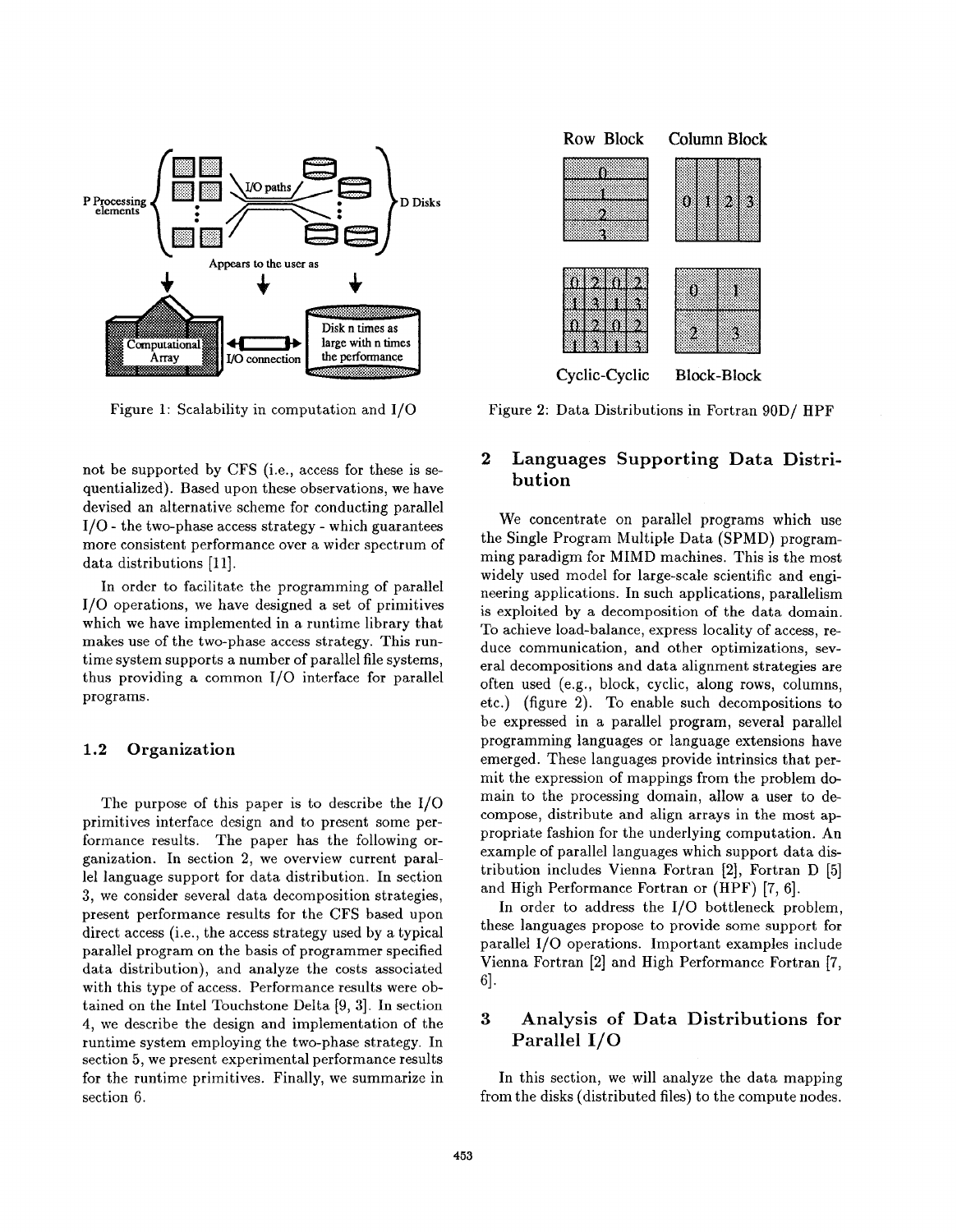We discuss the I/O costs associated with various data distributions and present experimental results.

# 3.1 Mapping Problem

In order to perform a mapping from distributed file to processor array, we note that two mappings have to be considered. The organization of the file data over the set of disks represents the first mapping, M1. The second mapping, M2, involves the (more familiar) mapping of data over the set of processing elements. For parallel 1/0 to take place efficiently, both these mappings must be resolved into a data transfer strategy. Current parallel file systems on the nCUBE/2 [11] and the Intel Touchstone Delta resolve these mappings into a single data transfer mapping which is used to compute proper source and destination addresses during file data access - we call this direct access. Problems arise from this approach in cases where the first and second mappings resolve into a data transfer mapping (representing an access strategy) that performs poorly. In succeeding sections, we will show that such problematic mapping pairs are quite common.

The enormous costs associated with such a direct access strategy mapping is illustrated in figure 3. In section  $3.3$ , using the experimental results, we show that this type of access strategy gives very poor performance.

To illustrate a mapping that can not be supported by existing systems, consider a program that has to read data into a distributed array in a Block-Block decomposition (see Figure 2). Suppose that the data is stored over the distributed disks in column-major order. The current Intel CFS (Concurrent File System) could not support this requirement because it does not allow any processor to read data while others idle, this is illustrated in figure 4. The exception to this is mode O (independent file pointers to a shared file); this mode would require the programmer to manage file pointer adjustment throughout the program.

#### 3.2 Direct Access Cost Analysis

Since the cost of data access is dominated by per message startup latency, and seek time, the cost of data movement can be evaluated on the basis of the total number of requests needed to complete a transaction (e.g., process of reading in a 4Kx4K matrix into the computational array). Figure 3 illustrates the dependence of the number of requests on data distribution; we see that a Row-Cyclic distribution generates many more requests than a Row-Block distribution.



Figure 4: CFS Access for Block-Block Distribution with Column-major Disk Storage Pattern

Table 1: Number of 1/0 Requests as a Function of Data Distributions for 2-D Arrays.  $(R_{dist})$ 

| Distr. Type        | $R_{dist}$     | $S_{dist}$ |
|--------------------|----------------|------------|
| <b>Block-Block</b> | $N*\sqrt{P}$   |            |
| Block-Cyclic       | $N * \sqrt{P}$ |            |
| Cyclic-Block       |                |            |
| Cyclic-Cyclic      |                |            |

Table 1 shows  $R_{dist}$  and  $S_{dist}$  for an N\*N array distributed over P processors, where  $R_{dist}$  is the number of requests per transaction when considering only the data distribution and ignoring contributions from the stripe size; and  $S_{dist}$  is the size of the largest contiguous block of data that can be transferred between a processor and an  $I/O$  device per request (i.e., request size). In generating the table, it is assumed that the data is stored in a column-major one-dimensional map over the disks.

Thus, the total number of requests for a given transaction,  $R_{trans}$ , as a function of both data distribution and stripe size  $S_{strip}$ , can be expressed as

$$
R_{trans} = R_{dist} \times \frac{S_{dist}}{min(S_{dist}, S_{strip})}
$$
 (1)

Note that the assumption that  $S_{strip}$  equals  $S_{dist}$ is equivalent to ignoring stripe size contributions (i.e., assumption in table 1) and that we do obtain the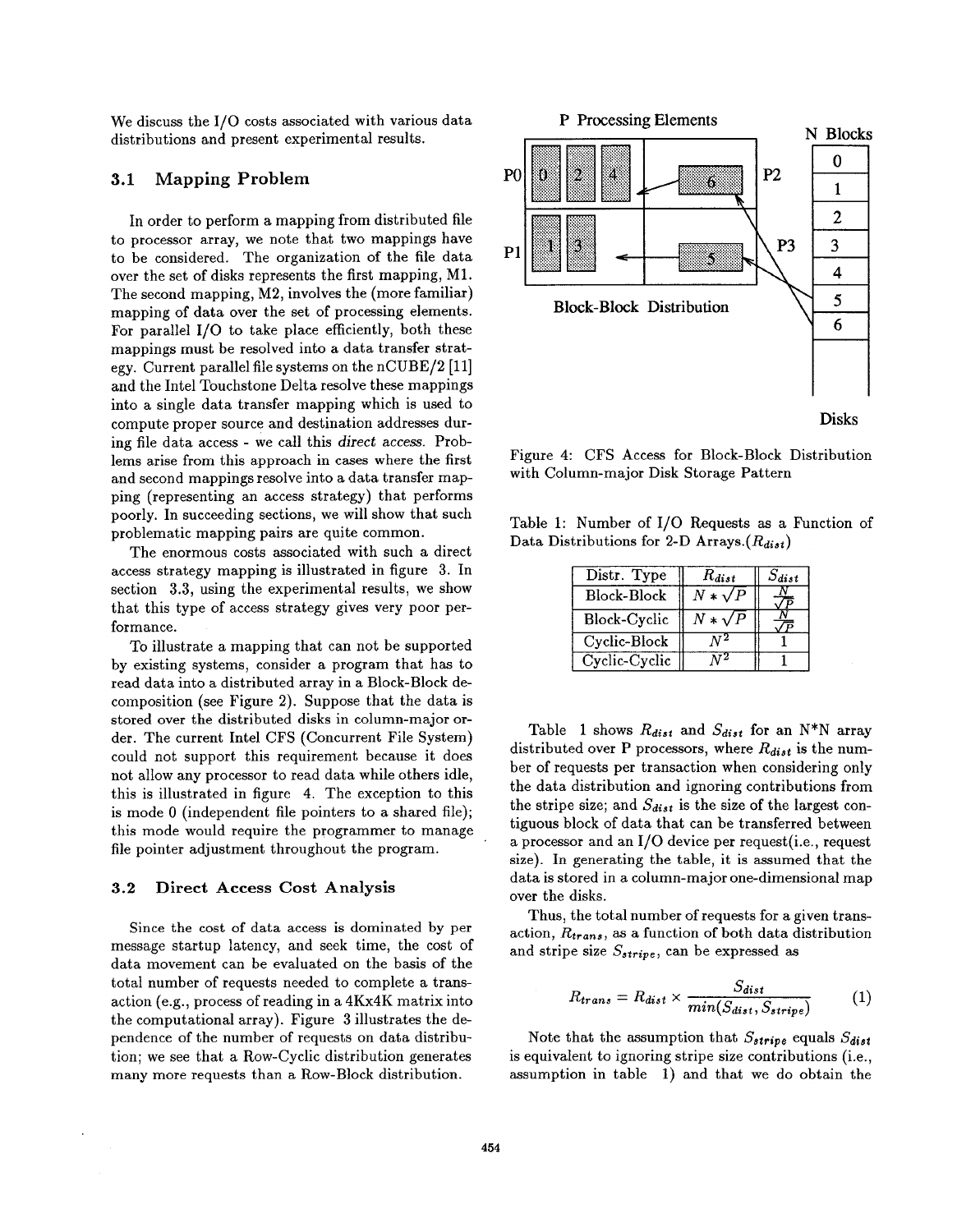

Figure 3: Effects of Distribution upon Number of Requests (M2 Map)

results in the table.

For the following discussion, it is assumed for simplicity that the either  $S_{strip}$  divides  $S_{dist}$  or vice versa  $(i.e., GCD(S_{stripe}, S_{dist}) = MIN(S_{stripe}, S_{dist}).$ 

### 3.3 Direct Access Performance

In this section we present performance results for direct access using various data distributions. The experiments were conducted on an Intel Touchstone Delta. The Delta is a 16x32 mesh structured, 512 processor multicomputer with two disks connected on either side of each row; thus, it has 64 disks.

In these experiments, the mesh size was varied from 4 processors to 512 processors and all 64 disks were used. For each mesh size the data array size was varied; a square two-dimensional array was distributed across the processors. The smallest array used was 1Kx1K (1MByte), and the largest was  $20$ Kx20K (400 MBytes). For each mesh size, the array was distributed in four ways: Row-Block, Row-Cyclic, Column-Block, Column-Cyclic. The larger arrays were distributed over larger mesh sizes such as 256 and 512.

An input file was distributed over 64 disks in a round-robin fashion (32 1/0 nodes, 2 disks per 1/0 node) with a stripe size of 4 Kbytes in column major fashion.

The Concurrent File System (CFS) on the Delta supports several modes of operation, each one determining a degree of synchronization and sharing of file pointers.

For our experiments, we restrict ourselves exclusively to mode 3 (shared file pointer, synchronized access) since this gives the best performance for direct access [4].

#### 3.3.1 Column-Block Distribution

This distribution conforms with the column-major data distribution over the disks. It requires a single application level 1/0 request per processor and each processor node can read the entire distributed data in one 1/0 access.

Table 2 shows the performance for the Column-Block array distribution. The table shows the size of the array (file on disks), the number of processors participating in the read, the transaction completion time, and the observed bandwidth. For small arrays and number of nodes, the bandwidth of the 1/0 system is under-utilized. As the data size and number of processors increase, the 1/0 bandwidth is more effectively utilized. However, beyond a certain point, the 1/0 system becomes a bottleneck due to the large number of processors performing 1/0.

The read rate increased quickly in proportion to the processor grid size, but plateaued at about 64 processors. Degradation in the performance was observed after 256 processors due to a large synchronization overhead.

### 3.3.2 Column-Cyclic Distribution

Table 3 shows the read access times for the same parameters but with a Column-Cyclic data distribution. Even though the degree of parallelism in the data access remains the same, the number of 1/0 requests increases because each processor must make an indi-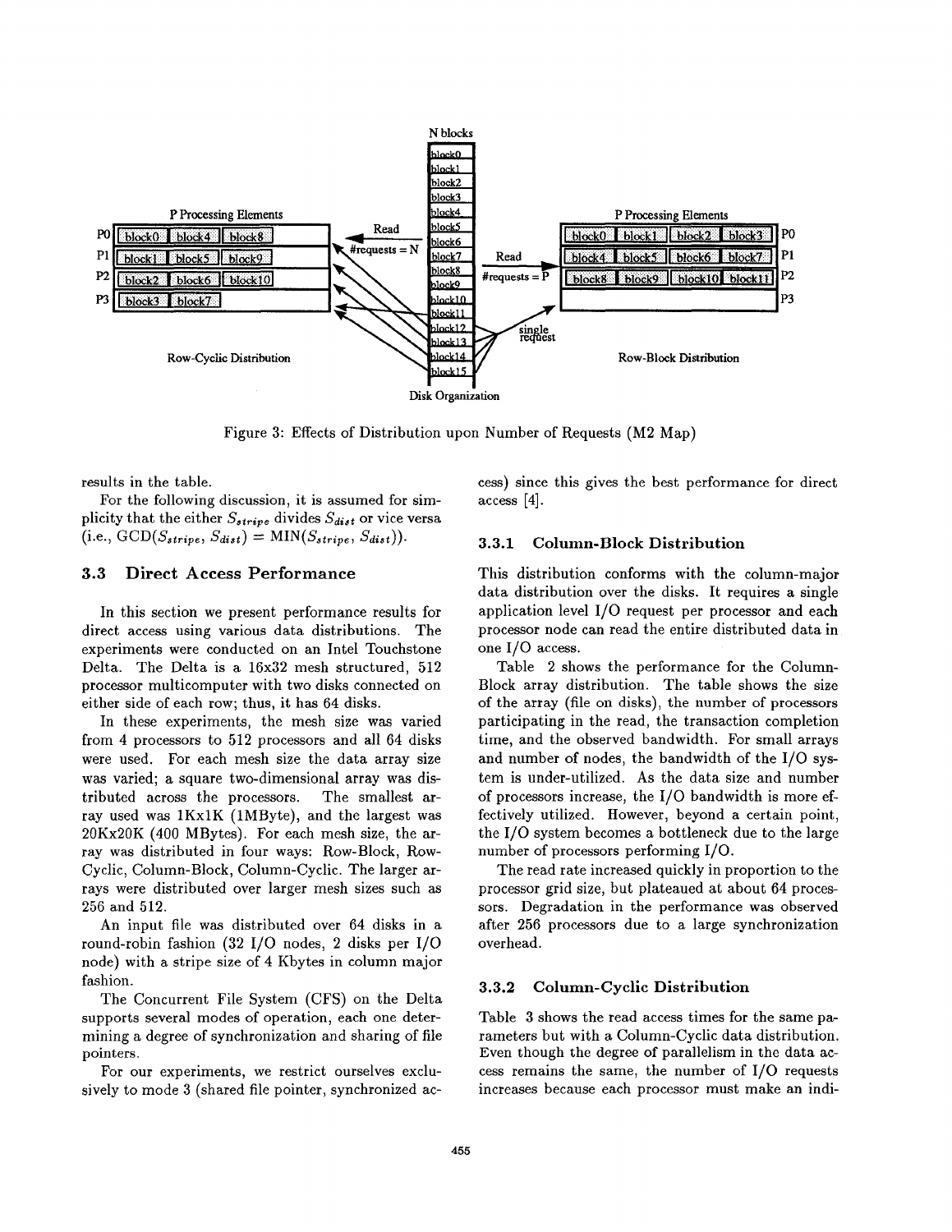| Array Size | No. of Procs. | Time  |
|------------|---------------|-------|
| $1K*1K$    |               | 431   |
| $4K*4K$    |               | 2277  |
| $5K*5K$    | 16            | 3357  |
| $5K*5K$    | 64            | 3324  |
| $10K*10K$  | 256           | 13707 |
| 20K*20K    | 512           | 70953 |

Table 2: Column Block Distribution (Time in msec)

Table 3: Column Cyclic Distribution (Time in msec)

| Array Size | No. of Procs. | Time   |
|------------|---------------|--------|
| $1K*1K$    |               | 4353   |
| 4K*4K      | 16            | 5233   |
| $5K*5K$    | 64            | 11407  |
| $10K*10K$  | 256           | 116763 |
| 20K*20K    | 512           | 252980 |

vidual request for each column. This increases the access time as illustrated in table 3. The drop in performance versus the Column-Block distribution is consistent for all configurations and it ranges between a factor of 2 to 10.

#### 3.3.3 Row-Block Distributions

Table 4 shows the performance for a Row-Block distribution. This read operation essentially involves a transposition of the data as it is being read from the disks. Table 1 shows that the number of logical requests is NxP for this decomposition. We observe from table 4 that the performance degradation due to the decomposition is almost two orders of magnitude when compared to that of the Column-Block distribution.

We do not present performance figures for larger configurations (i.e., large array and system sizes) since the time to complete these experiments exceeded practical limits.

Table 4: Row Block Distribution (Time in msec)

| Array Size | No. of Procs. | Time  |
|------------|---------------|-------|
| $1K*1K$    |               | 17051 |
| $2K*2K$    |               | 25966 |
| 4K*4K      | 16            | 71205 |
| $5K*5K$    | 16            | 91536 |
| $5K*5K$    | 64            | 38018 |

## 3.3.4 Row-Cyclic Distribution

The Row-Cyclic distribution involved the largest number of 1/0 requests. Also the request size was the smallest. It took approximately 15 minutes to distribute a lKxIK character array in Row-Cyclic order versus the 467 msec. it would require in Column-Block form. This shows that the direct row distribution of an array is very slow, hence, not possible in practice.

The large variation in performance observed above motivated the design of the two-phase access strategy for the parallel 1/0 primitives as described in the following section.

#### 4 Runtime Primitives for Parallel 1/0

A number of high level programming languages have recently introduced intrinsics that support parallel 1/0 through a runtime library. By using these primitives, 1/0 operation instructions within applications become portable across various parallel file systems. Further, the primitives are convenient to use; the instructions for carrying out parallel 1/0 operations don't involve much more than a declaration of the data decomposition mapping and the use of open, close, read, and write routines

Yet, these language supported 1/0 primitives suffer from a serious drawback. Because they use a direct access mechanism to perform the 1/0, the user data distribution mapping remains tightly linked to the file mapping to disks. Thus, they are susceptible to the same performance fluctuations and limitations (e.g., unsupported data distributions) that are observed of the parallel file systems.

Motivated by these facts we have implemented a runtime system for parallel 1/0. This system will provide the portability and convenience of language supported 1/0 primitives. In addition, because it makes use of the two-phase access strategy (discussed below) to carry out 1/0, it effectively decouples user mappings from the file mappings of the parallel file system, and provides consistently high performance independent of the data decompositions used.

#### Advantages of Runtime I/O Primitives:

- 1. The runtime system can be easily ported on various machines which provide parallel file systems.
- 2. Complex data distributions (Block-Block or Block-Cyclic) are made available to the user.
- 3. Primitives allow the user to control the dat mapping over the disks. This is a significant advantage since the user can vary the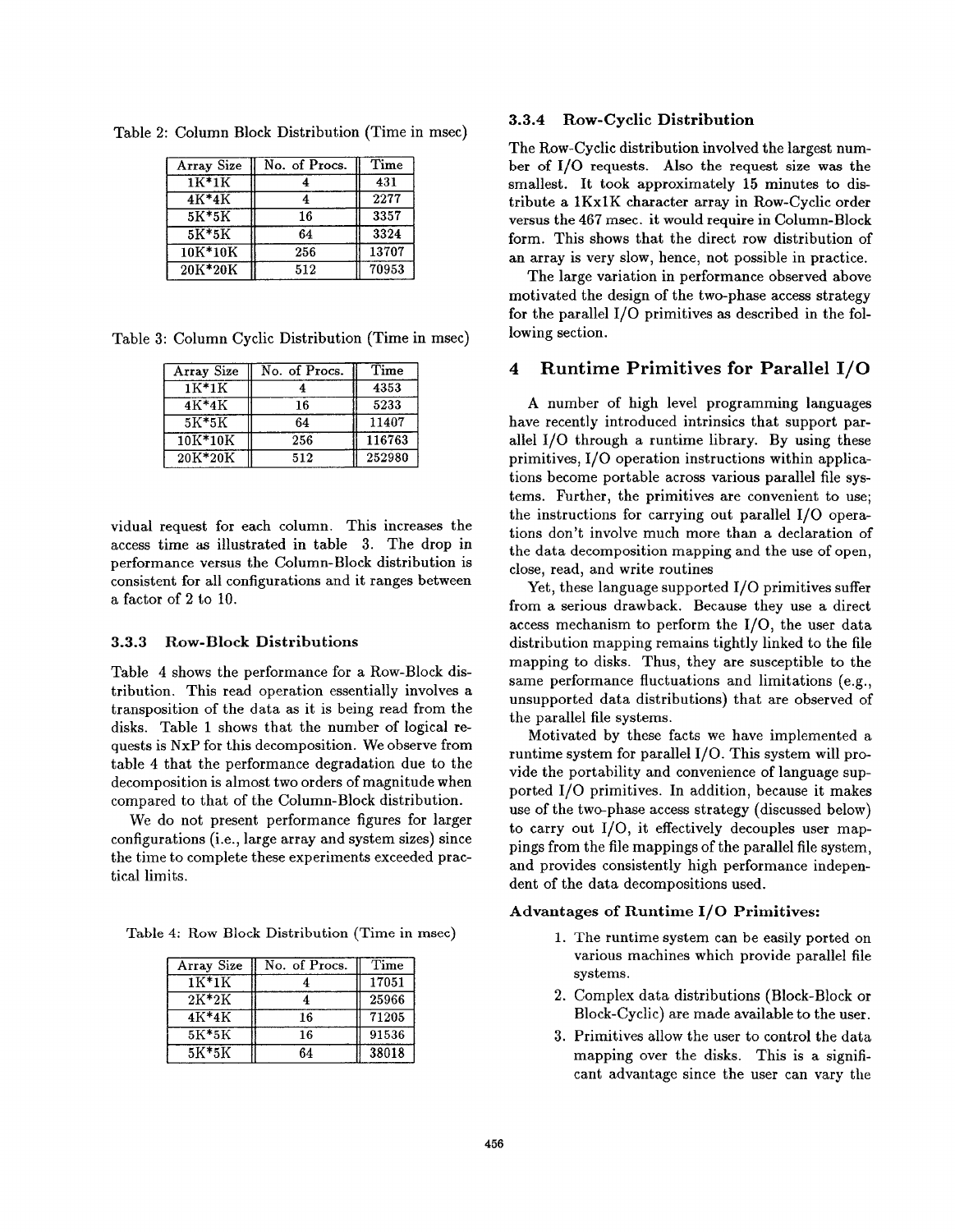number of disks to optimize the data access time.

- 4. The primitives allow the programmer can change the data distribution on the processors dynamically.
- 5. The data access time is significantly improved and is made more consistent since the primitives use two-phase access strategy.

#### 4.1 Approach

Our 1/0 strategy involves a division of the parallel 1/0 task into two separate phases. In the first phase, we perform the parallel data access using a data distribution, stripe size, and set of reading nodes (possibly a subset of the computational array) which conforms with the distribution of data over the disks (i.e, we introduce an intermediate mapping  $M2'$ , and access data with  $M2' = M1$ ). On Touchstone Delta, the column-block distribution is the conformal mapping. Hence we access (read/write) the data from the disks using this mapping. Subsequently, in phase two, we redistribute the data at run-time to match the application's desired data distribution (i.e., from M2' to M2).

By employing the two-phase redistribution strategy, the costs inherent in many of the 1/0 configurations are avoided. The redistribution phase improves performance because it can exploit the higher bandwidths made available by the higher degree of connectivity present within the interconnection network of the computational array.

In the subsection that follows, we discuss the runtime 1/0 primitives. A brief description of the purpose of each primitive, its functional flow, and syntax is provided followed by some performance results.

#### 4.2 General Description

The runtime primitives library provides a set of simple 1/0 routines. These include popen, pclose, array\_map, proc\_map, pread and pwrite. Though the exact syntax of these routines varies from C to Fortran, the basic data structures remain the same. This section presents a brief overview of each primitives. Syntax description and implementation details are presented in [3].

#### 4.2.1 popen

The popen primitive concurrently opens a file using a specified number of processors  $P'$  ( $P' \in P$ , where P

Table 5: The File Descriptor Array (FDA): Fortran Version

| 'Jnit | Access | Form | $\parallel$ Status | No. of | No. of |
|-------|--------|------|--------------------|--------|--------|
|       |        |      |                    | disks  | procs  |
|       |        |      |                    |        |        |

is the number of processors on which the program is executing). The choice of  $P'$  is important in the systems like Intel Paragon [10] which provide 1/0 dedicated compute nodes.That is, often the number of processors involved in generating 1/0 requests must be smaller than the number of processors requiring the data to achieve better performance [4].

The user passes file information to the popen primitive which is then stored in a two dimensional array called File Descriptor Array (FDA) using the file unit number as a key. The file information includes file name, file status, file form, access pattern and the number of disks on which the file will be distributed. For a statement

call popen(3,'TEST','SEQUENTIAL,

'UNFORMATTED','NEW',-1,4)

opens a file called TEST over 4 processors. The corresponding FDA is shown in table 5. The file will be distributed over all the disks (number-of-disks  $=$ -1). If the number.of.processors is -1, the file will be opened by default number of processors (P).

#### 4.2.2 pclose

The pclose primitive performs concurrent closing of the parallel files. The pclose primitive gets the unit number of the file as an input. Using this as a key, the primitive obtains the number of processors  $(P')$ . Using the file unit number, these processors close the file.

### 4.2.3 array map

This primitive is semantically similar to the compiler directives in HPF or VF. A Fortran D or HPF compiler would directly extract this information from the distribution directives.

The array map primitive returns an integer called array descriptor which will be used by pread and pwrite routines for acquiring the necessary array information. A table called the Array Description Table or (ADT) is used to store the array information. The user provides the global size of the array, the distribution type, the processor distribution along each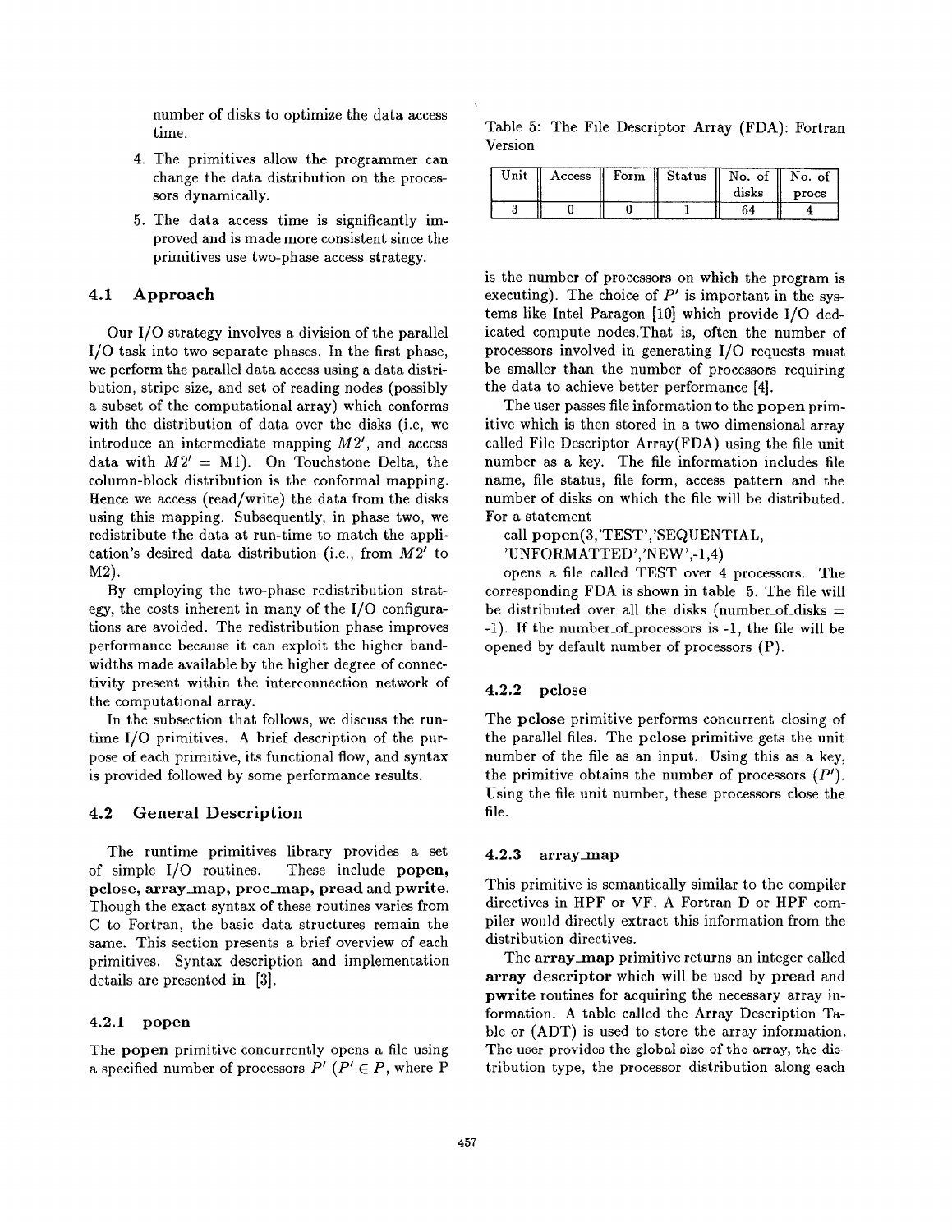Table 6: The Array Description Table (ADT)

| Info              |    |    |  |  |  |
|-------------------|----|----|--|--|--|
| Global Size       | 64 | 64 |  |  |  |
| Distr. Code       |    |    |  |  |  |
| <b>Block Size</b> |    |    |  |  |  |
| nprocs            |    |    |  |  |  |

dimension and the block size (for CYCLIC distributions).

For example, consider array A(64,64) distributed in BLOCK-BLOCK form over 4 processor arranged in 2\*2 mesh. The corresponding Array Description Table is shown in table 6. The value -1 is used to denote don't-care entries.

#### 4.2.4 proc-map

The proc\_map primitive is used for mapping the processors from the physical to the logical domain. The proc-map initializes the logical processor grid according to the user specifications. The dimension of the logical processor grid can vary from 1 to 7. The proc.map routine allows two kinds of mappings, one is the system-defined mapping and the second is the user-defined mapping. The user has to pass the number of processors in each dimension, the mapping mode and (or) processor mapping information. proc\_map initializes a global data structure called P-INFO array, which is used by pread and pwrite routines. Using the proc\_map primitive the programmer can change the logical processor configuration during the execution of the program.

#### 4.2.5 pread

The pread primitive reads a distributed array from the corresponding file. The pread primitive reads the data from the file using  $P'$  processors and distributes the data over P processors  $(P' \in P)$ . The **pread** primitive uses the unit number as a key to access the file information from the FDA. The global array information is obtained using the array-descriptor. In general, the runtime system would use a distribution for intermediate access which performs the best, given a specific file distribution. For our experiments, we use column-block distribution for  $I/O$  access because we assume that the files are stored in the column-major fashion on the disk arrays. The two-phase access is used by pread to read the data from the file using  $P'$  processors. Then the data is redistributed over the

1. Read the input parameters. 2. Get the global array information using ADT. 3. Obtain the logical mapping of the processors  $(P)$  participating in array distribution from proc\_map. 4. Use the unit number to acquire information on the file such as the number of disks, number of processors  $(P')$ . 5. If the target data distribution is same as the conformal access distribution and  $P' = P$  then read the data using the same distribution, go to 10. 6. If the two-phase data access is used, then read the data using the conforming distribution. The reading is performed by  $P'$  processors. 7. From the global array distribution, calculate the data that needs to be communicated. 8. Compute the communication schedule for data redistribution. 9. Distribute the data over  $P$  processors to obtain the target data distribution. 10. stop.

Figure 5: pread Algorithm

P processors to obtain the target data distribution. Figure 5 shows the pread algorithm.

#### 4.2.6 pwrite

The pwrite primitive is used to write a distributed array using  $P'$  processors to the file that was opened (created) by popen. The pwrite uses the array-descriptor to get the array information, the unit number to get the file information and proc\_map to obtain the logical grid information. The runtime primitive will choose a distribution for intermediate access which performs the best for a specific file distribution. If the processor distribution and the conformal distribution don't match, data is first distributed from P to  $P'$  processors. After the distribution, data is written by  $P'$  processors using the conforming distribution. Figure 6 shows the pwrite algorithm.

### 4.3 A Sample Program

This section provides a sample Touchstone Delta Fortran program using the 1/0 primitives (Figure 7). The programmer wants to read and write an array in the column-cyclic fashion. The two dimensional array A(64,64) is distributed over 4 processors. Thus the size of the local array is  $A(64,16)$ . The ADT and the FDA are initiated as the arrays A.INFO and FJNFO respectively. The file TEST is opened by 4 processors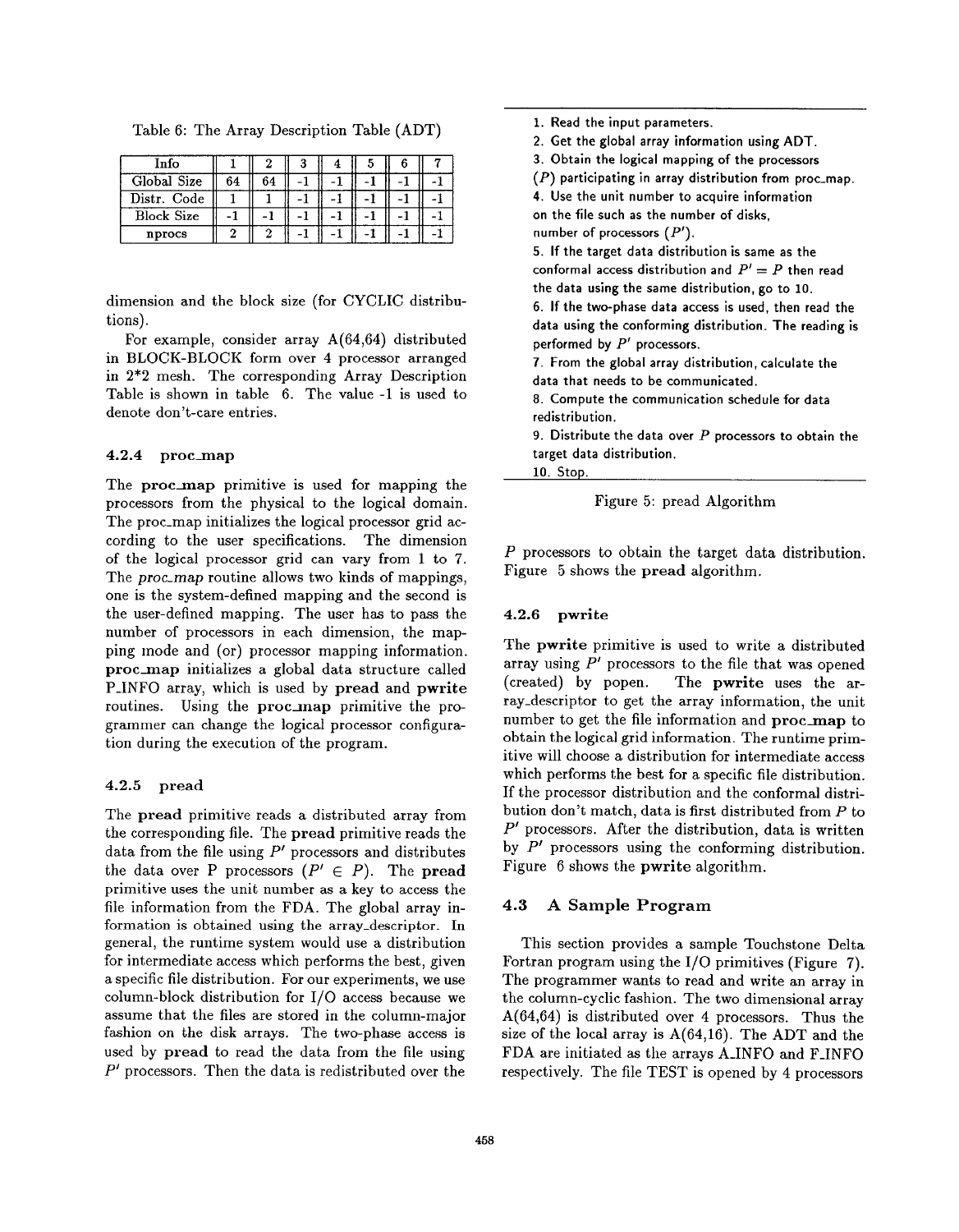| 1. Read the input parameters.                              |
|------------------------------------------------------------|
| 2. Get the global array information using ADT.             |
| 3. Obtain proc_map to obtain the logical mapping of the    |
| processors $(P)$ participating in array distribution.      |
| 4. Use the unit number to acquire information              |
| on the file such as number of disks,                       |
| number of processors $(P')$ .                              |
| 5. If the target data distribution is same as the          |
| conformal access distribution and $P' = P$ then write      |
| the data using the same access distribution, go to 11.     |
| 6. If the two-phase data access is used, then redistribute |
| the data over $P'$ processors using 7,8,9.                 |
| 7. From the global array information, calculate the        |
| data that needs to be communicated.                        |
| 8. Compute the communication schedule for                  |
| data distribution.                                         |
| 9. Distribute the data over $P'$ processors in             |
| conforming access fashion.                                 |
| 10. Write the data on the disks using the conforming       |
| access distribution.                                       |

11. stop.

Figure 6: pwrite Algorithm

using the popen primitive. The file TEST will be distributed over the default number of disks (number of  $disks = -1$ ). The programmer then initializes the processor grid using the proc-map primitive. The user passes O as the map-mode, thus initiating the system mapping. In this case, the user supplied map (using the mymap array) will be ignored. The  $array_m$ primitive will be used to obtain the global array information. The array-map returns the array-descriptor "ad" which is used in the pread and pwrite primitives. The pread primitive will read the array A from the file associated with the unit 3 using the conformal access distribution. (e.g. for Touchstone Delta column-block distribution). Since the resultant distribution is column-cyclic, the data will be redistributed over 4 processors to obtain the resultant column-cyclic distribution. Note the convenience offered to the programmer by the primitive because the user no longer needs to worry about pointer manipulations, file distribution, buffering etc. After computation, the array A will be written into the file associated with the unit 3 using pwrite. Since the processor distribution is not same aa the conformal distribution, pwrite will redistribute the data from column-cyclic to corresponding conformal distribution (column-block) and then write the array to the file using the column-block distribution (conformal distribution for Touchstone Delta).

#### PROGRAM EXAMPLE

```
size_info(7),distr_info(7),block_size(7),proc_info(7)
A(64,16),ad,array-map, mybuffer
TEMP(1024),mymap( 1536)
COMMON /iNFO/ F-INFO, P-INFO, A.INFO
size_info(1)=64 size_info(2)=64distr_info(1)=0 distr_info(2)=2
block_size(1) = -1 block_size(2) = -1proc_info(1)=1 proc_info(2)=4call proc_map(proc_info, 0, mymap)
call popen(3,'TEST',0,0,0,-1,-1) !Old File
ad = array_map('A',size_info,distrib,of)block-size, proc-info)
call pread(A,64,16,ad,3, TEMP,iobuffer)
Use a temporary buffer called TEMP of size iobuffer.
Computation Starts here
..................
call pwrite(A,64,16, ad,3,TEMP,iobuffer)
call pclose(3)
END
```
Figure 7: A Sample Program For Performing Parallel  $1/O$ 

# 5 Experimental Results

In this section we present performance results for the runtime primitives when used in conjunction with a variety of data distributions. The tables below contain Best Read, Redistribute, Total Read, and Direct Read times for the four l-dimensional distributions considered in this paper.

For a given array size, the Best Read time represents the minimum of the read times of the four distributions; the Best Read time is derived from the distribution that most closely conforms to the disk storage distribution for the given file. The Redistribution time is the time it takes to redistribute data from the conforming distribution to the one desired by the application. The Total Read time is the sum of the Best Read and Redistribution times; it denotes the time it takes for the data to be read using the optimal Read access and then be redistributed (two-phase access). The Direct Read time is the time it takes to read the data with the selected distribution using direct access. The last row of each table shows the speedup obtained from using the two-phase access strategy over the direct access strategy. Note that the Block-Block distribution is not supported by CFS, hence tables 11 and 12 do not present any performance numbers for direct access. (1 denotes Column Block access, 2 column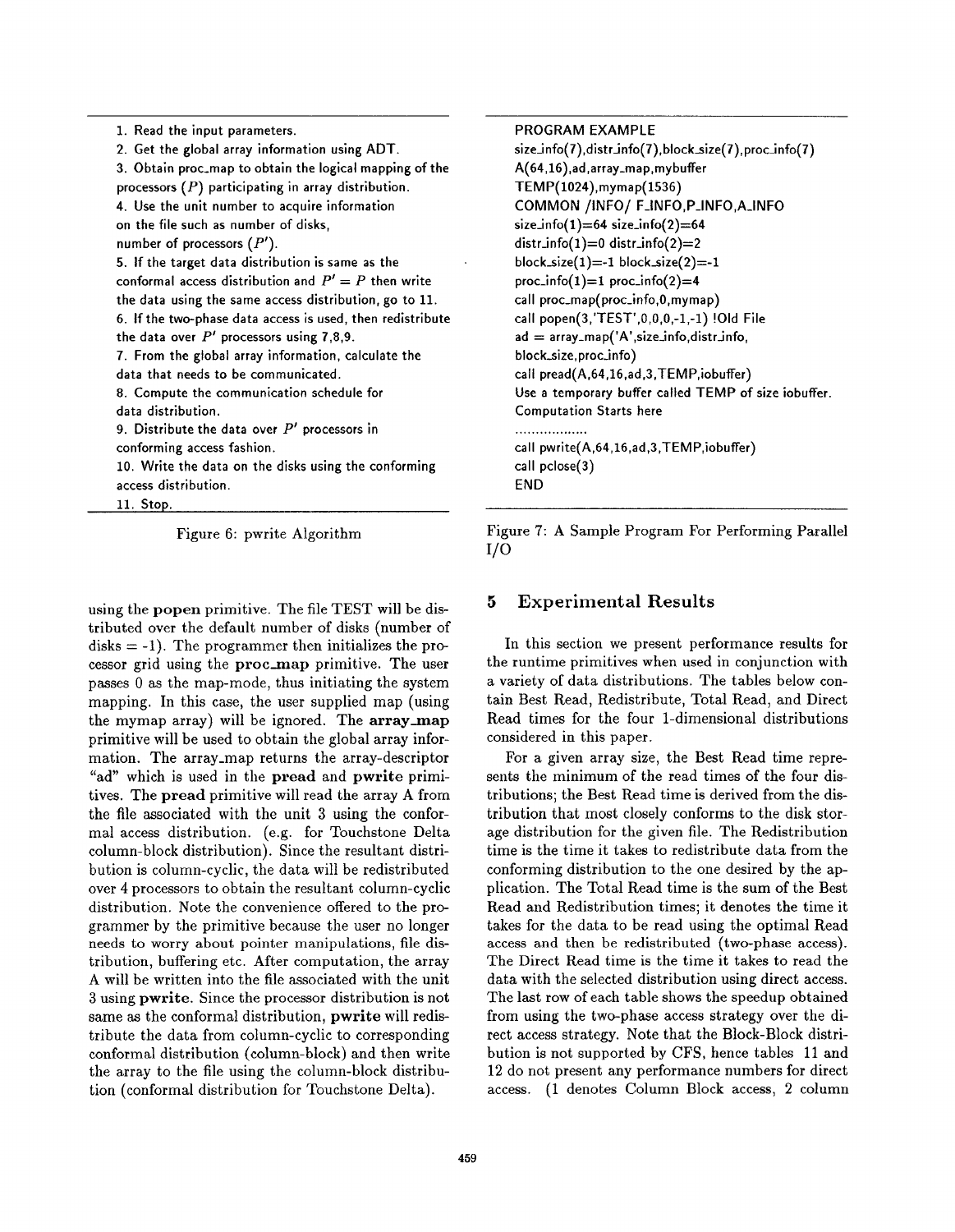| Distr            | Best | Re              | Total | Direct | Speedup |
|------------------|------|-----------------|-------|--------|---------|
| Mode             | Read | $_{\rm Distr.}$ | Read  | Read   |         |
|                  | 3357 |                 | 3357  | 3357   |         |
| $\boldsymbol{2}$ | 3357 | 1805            | 5162  | 9890   | 1.92    |
| 3                | 3357 | 673             | 4030  | 69939  | 17.36   |
|                  | 3357 | 2603            | 5960  | $\ast$ | >604    |

Table 7: Comparing Direct Access with Two-phase Access (16 Processors, 5K\*5K Array, time in msec)

Table 8: Comparing Direct Access with Two-phase Access (16 Processors,  $10K*10K$  Array, time in msec)

| Distr. | $_{\rm Best}$ | Re     | Total | Direct  | Speedup |
|--------|---------------|--------|-------|---------|---------|
| Mode   | Read          | Distr. | Read  | Read    |         |
|        | 10376         |        | 10376 | 10376   |         |
|        | 10376         | 7105   | 17481 | 19271   | 1.10    |
| 3      | 10376         | 2772   | 13148 | 84683   | 6.44    |
|        | 10376         | 10320  | 20696 | $\star$ | >173    |

cyclic access, 3 denotes Row Block and 4 represents Row cyclic access.)

Tables 7 and 8 show access times for 5Kx5K and 10 Kx1OK arrays, read and distributed over 16 processors respectively. The Best Read time occurs for the Column-Block distribution. For all cases below, the '\*' symbol denotes a read time on the order of hours. The following observations are made by comparing the direct access read times with run-time data redistribution. For all cases, the performance improvement range from a factor of 2 up to several orders of magnitude. For example, in table 7 the amount of overhead avoided by using the redistribution strategy (i.e., the difference between the Total Read Time and Direct Read Time) ranges from 1.7 secs, to well over 60 minutes for the 5K Row-Cyclic case. More importantly, the deviation in Total Read time is at most a factor of 1.9 as opposed to the widely varying results produced by the direct access approach.

Tables 9 and 10 shows access times for 5Kx5K and 10 Kx1OK arrays, read and distributed over 64 processors. The reduction in cost ranged from 7.4 secs, to over 60 minutes for the 5Kx5K Row-Cyclic case. Note that the variation in Total Read time is again very small (at most a factor of 1.27). However, for all the four types of distribution, the total read time is nearly consistent (of the same order). Thus using the twophase access we are able to get the data distribution performance which is independent of both the disk distribution and the processor distribution.

| Table 9: Comparing Direct Access with Two-phase     |  |  |
|-----------------------------------------------------|--|--|
| Access (64 Processors, $5K*5K$ Array, time in msec) |  |  |

| Distr. | Best | Re     | Total | Direct | Speedup |
|--------|------|--------|-------|--------|---------|
| Mode   | Read | Distr. | Read  | Read   |         |
|        | 3324 |        | 3324  | 3357   |         |
|        | 3324 | 703    | 4027  | 11407  | 2.83    |
| 3      | 3324 | 246    | 3570  | 38018  | 10.65   |
| 4      | 3324 | 768    | 4092  | ж      | > 879   |

Table 10: Comparing Direct Access with Two-phase Access (64 Processors,  $10K*10K$  Array, time in msec)

| Distr. | Best  | Re     | Total | Direct | Speedup |
|--------|-------|--------|-------|--------|---------|
| Mode   | Read  | Distr. | Read  | Read   |         |
|        | 11395 |        | 11395 | 11395  |         |
|        | 11395 | 2478   | 13873 | 63400  | 4.57    |
| 3      | 11395 | 1028   | 11623 | 78767  | 6.78    |
|        | 11395 | 3092   | 14487 |        | > 248   |

Tables 11 and 12 show access times for arrays distributed in the Block-Block fashion over 16 and 64 processors respectively. Again, note that the read time is consistent with the times obtained for other distributions.

### 5.1 Discussion

The results above show that for every case, regardless of the desired data distribution, performance is improved to within a factor of 2 of the Best Read Time performance for all distributions. Further, the cost of redistribution is small compared with the Total Read Times. This indicates an effective exploitation of the additional degree of connectivity available within the interconnection network of the computational array. Further, the results also show that by using the runtime primitives, the data can be distributed in Block-Block fashion effectively.

Table 11: Block-Block Distribution over 16 Processors using the Runtime Primitives (time in msec)

| Size    | Best | Redistr. | Total |
|---------|------|----------|-------|
|         | Read |          | Read  |
| $1K*1K$ | 467  | 112      | 579   |
| $2K*2K$ | 717  | 416      | 1133  |
| 4K*4K   | 2328 | 1253     | 3181  |